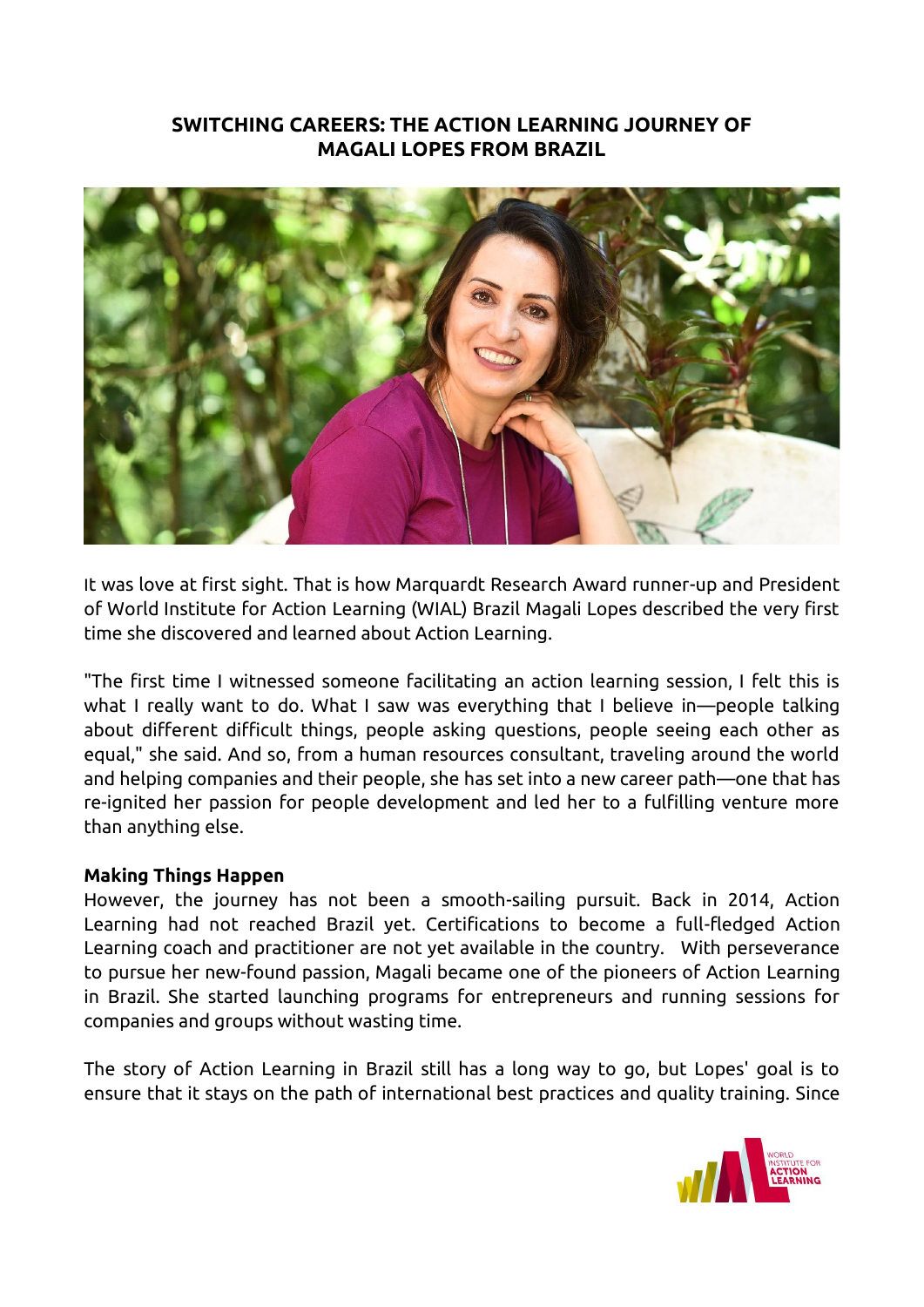her certification in 2015, Lopes has trained and certified more than 90 new Action Learning coaches in Brazil—an achievement she has been most proud of.

"In the beginning, I was really proud to help people solve their problems—getting leaders to talk with each other and think about how to best solve their problems together," Magali said. "Now, I find it fulfilling to hone and help new coaches of Action Learning. I feel really proud to mentor other coaches and train new Action Learning coaches."



## **Passion to Recognition**

During the 2021 WIAL Global Virtual Conference in September, Lopes was awarded as a runner-up for the Marquardt Research category at the 2021 WIAL Awards. Her winning research study about building trust through Action Learning implementation has earned the judges' nod for its meaningful contribution to the industry.

Titled 'Fostering Human Connections: Building Relations, Trust, and Engagement through Action Learning,' the study emphasizes how practicing Action Learning helps companies achieve more engaged and productive employees and a positive working environment through the trust and connection built during Action Learning sessions.

"It has always been a struggle for many companies and organizations to engage their employees. Running a successful business requires satisfied and productive people. With Action Learning, that is not a far fetched goal anymore. A manager, a person, or a company who understands Action Learning and how implementing it can build trust in their organization can expect better results for their business," Lopes said.